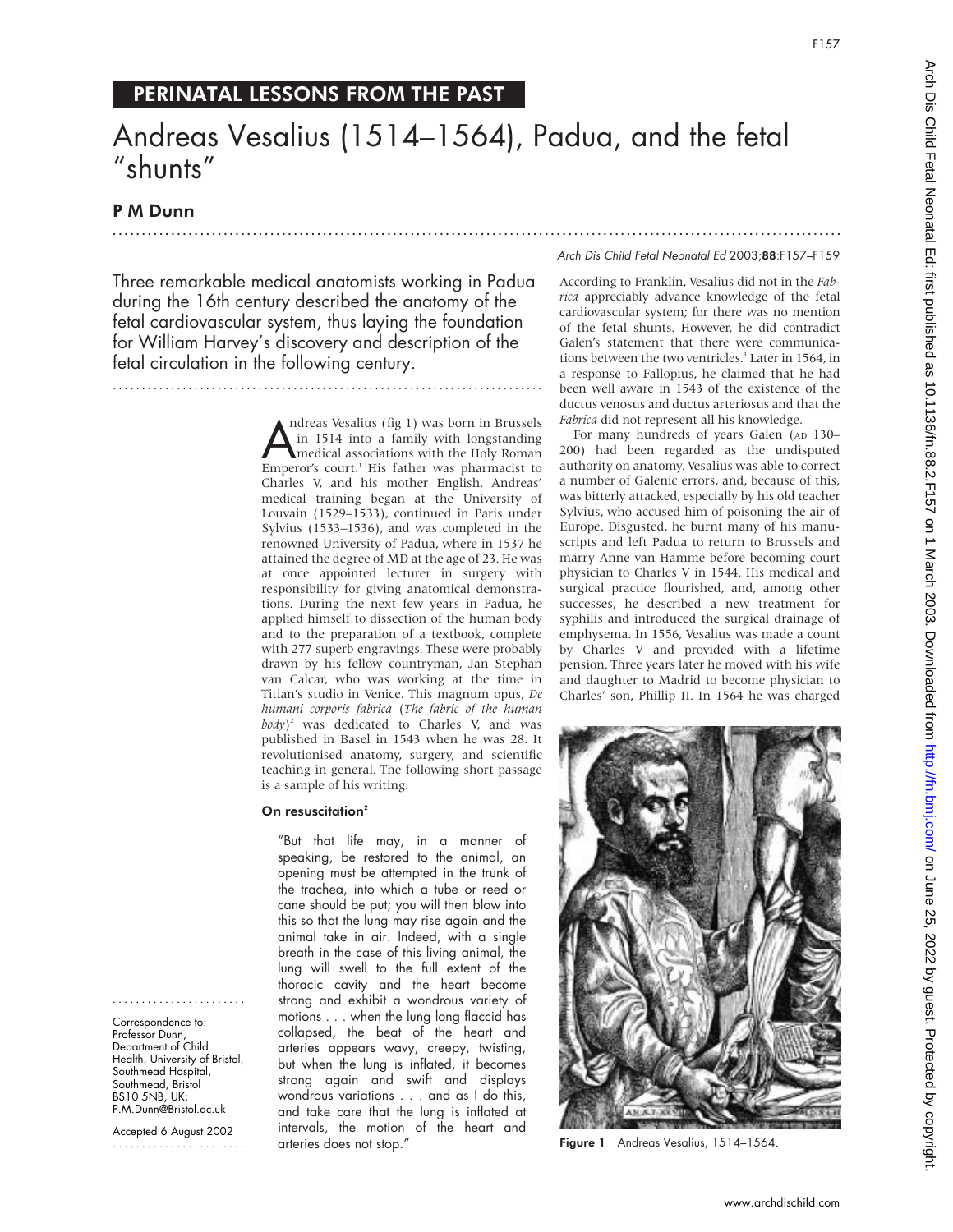

Figure 2 Gabriele Fallopius, 1523–1562.

with murder by the Inquisition, because, on undertaking a postmortem examination of a nobleman who had first died, the heart was found to be still beating feebly. Fortunately the King intervened and commuted the sentence to a pilgrimage to the Holy Land. While in Jerusalem, he heard of Fallopius' death together with an offer to accept again the professorship



Figure 3 Placenta, umbilical cord, liver, and ductus venosus (from Fabricius' De formato foetu (1600)).

at Padua. Alas, his boat was wrecked on the return journey and he died, possibly of typhus, on the island of Zante.<sup>1</sup>

Vesalius was followed in Padua by his friend and supporter, Gabriele Fallopius (1523–1562).<sup>14</sup> He had been born in Modena in North Italy in 1523 and had held an ecclesiastical appointment in the city's cathedral before studying medicine in Ferrara. After qualification, he taught anatomy there before being appointed professor of anatomy at the University of Pisa in 1548. Three years later he was invited to become professor of anatomy, surgery, and botany at the University of Padua (fig 2) at the instance of Cosimo I de Medici, the Grand Duke of Tuscany. There he worked until his death from pleurisy in 1562. A year earlier he had published a remarkable text *Observations anatomicae*. <sup>5</sup> Many discoveries were revealed in it, especially with respect to the head and inner ear and the reproductive system. Among the reproductive terms still in use and coined by him are placenta, clitoris (which he was the first to describe), vagina, corpus luteum, and fallopian tubes. With regard to the fetal cardiovascular system, Fallopius improved on Galen's description of the ductus arteriosus and also pointed out that the human umbilical arteries were usually two in number while the vein was single.<sup>3</sup>

For completeness, mention should be made at this point of Giulio Cesare Aranzi (1530–89), professor of medicine and surgery in Bologna who had studied under Vesalius in Padua. In 1564 he described the placenta as a "uterine liver" and stated that the uterine vascular ramification appeared to be separate from that of the umbilical vessels, a critical observation confirmed first by William Harvey<sup>6</sup> in 1651 and later by William Hunter<sup>7</sup> in 1774.

Hieronymus Fabricius was born in Acquapendente near Orvieto in  $1537<sup>1</sup>$  Sent by his parents to study medicine in Padua, he was a favourite pupil of Fallopius, becoming his demonstrator in 1557 and succeeding him in the chair of anatomy and surgery in 1562 at the age of 25, a post he then held for 47 years. The Senate of Venice built a spacious anatomical theatre for him bearing his name, which is still preserved. He was also created a Knight of St Mark and died in 1619.

Among Fabricius' numerous writings was his famous *De formato foetu* (*On the formation of the fetus*) <sup>8</sup> published in Venice in 1600. In this beautifully illustrated book, he drew together all the observations previously made on the fetal cardiovascular system including the human placenta, the umbilical



Figure 4 Heart, lung, great vessels, and ductus arteriosus (E) (from Fabricius' De formato foetu (1600)).